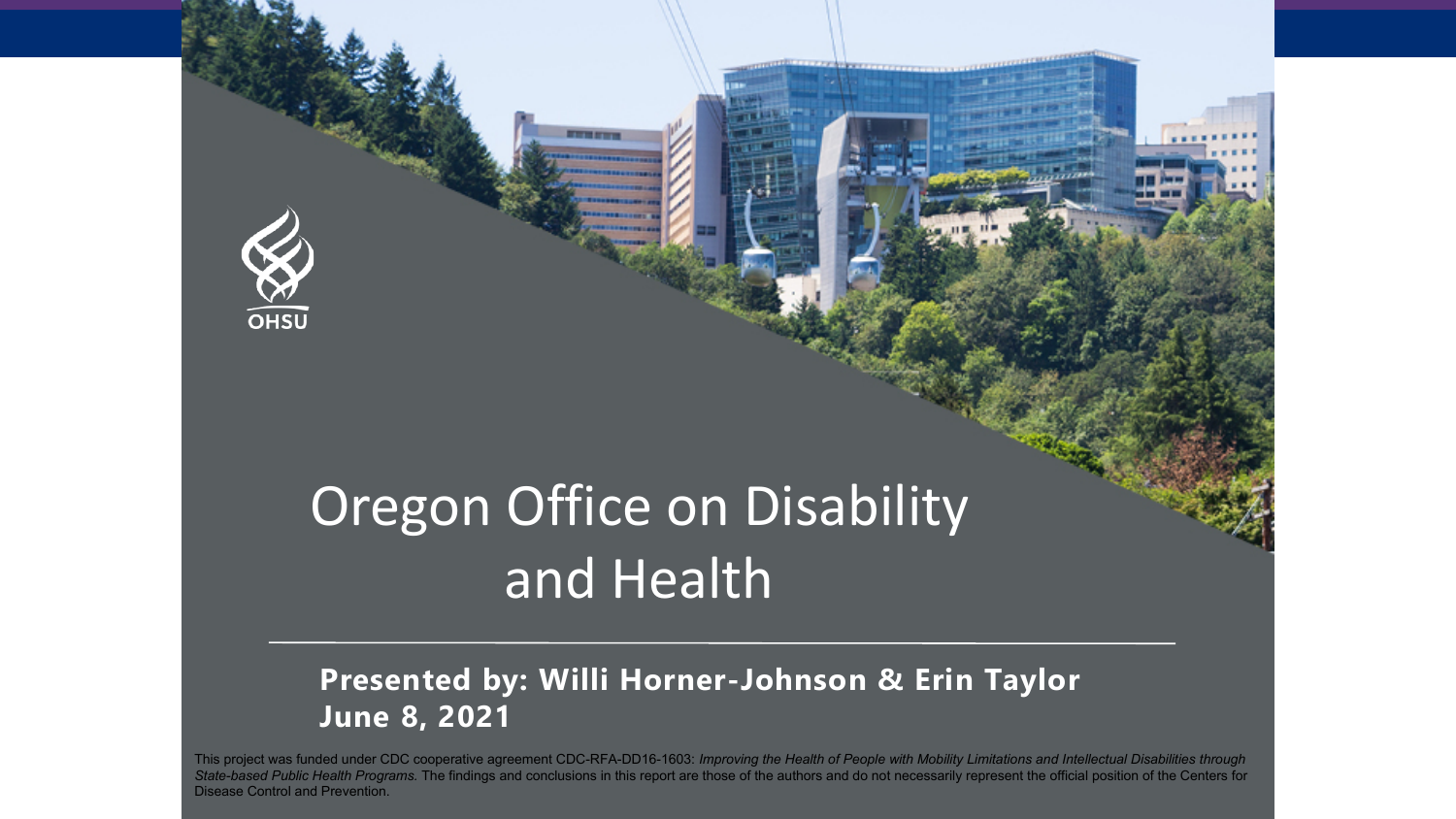### PSE: Oregon Health Equity Definition

- Purpose: Address system level inequities that contribute to worse health outcomes for people with disabilities
- Implementation Process:
	- OODH participated in Oregon Health Policy Board's Health Equity Committee
	- Shared data on health and socioeconomic inequities impacting people with disabilities in Oregon and advocated for the need to address these inequities
	- Provided input on agency-wide health equity definition
- Outcomes: Adopted definition includes people with disabilities as a priority population. This definition informs Oregon Health Authority priorities and efforts statewide. [https://www.oregon.gov/oha/OEI/Pages/Health-Equity-](https://www.oregon.gov/oha/OEI/Pages/Health-Equity-Committee.aspx)Committee.aspx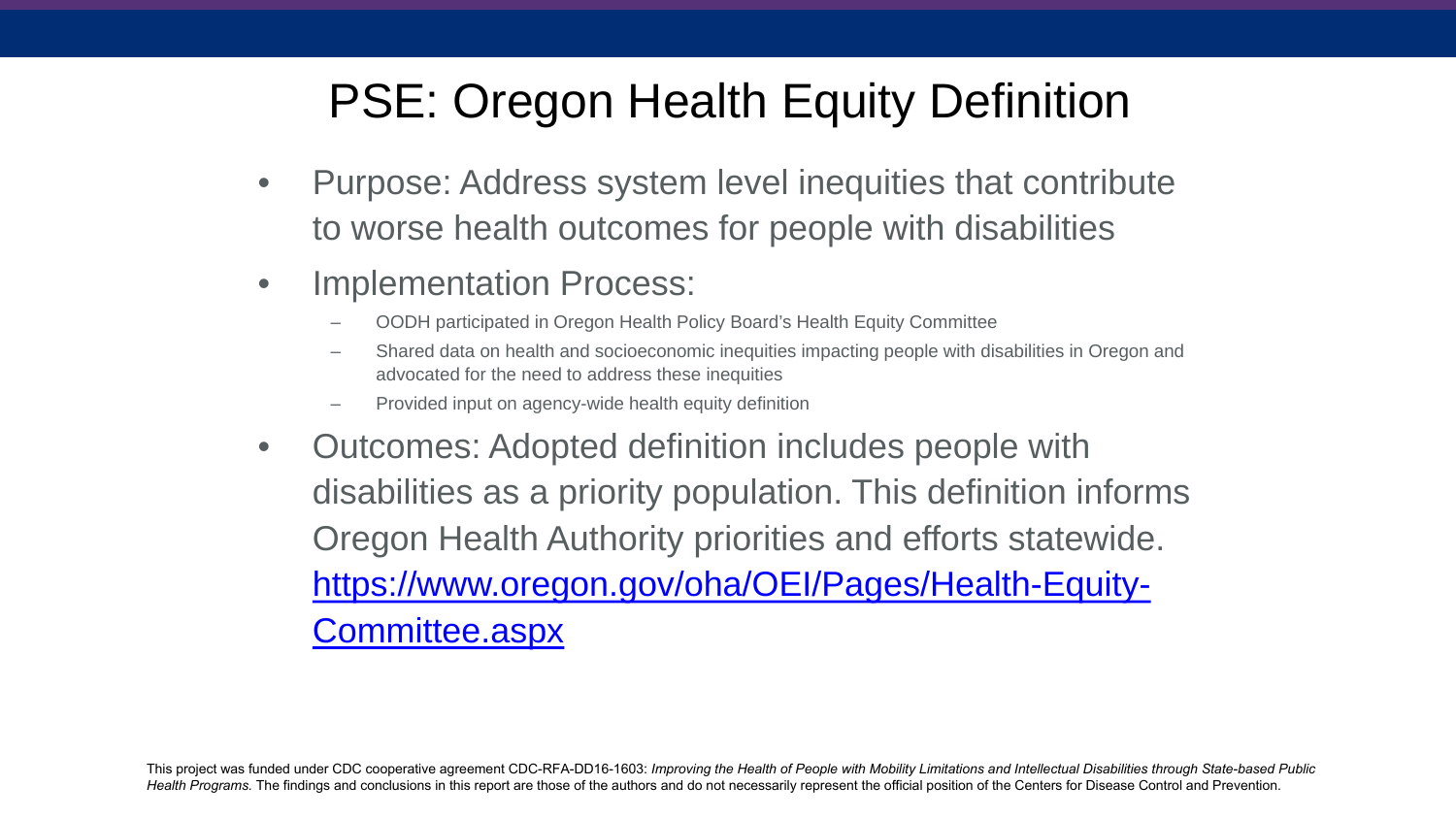### Taking Charge of My Health Care Toolkit

- Purpose: Develop a toolkit for adults with IDD to help them advocate for their health care.
- Implementation Process
	- Target population: Adults with IDD and their caregivers
	- Reach/setting: Toolkit is freely available online
	- Collaborations: Oregon Self Advocacy Coalition, OHSU UCEDD, Oregon DD Council, experts on module topics
- Outcomes: Toolkit includes
	- 12 modules with videos, worksheets, and PowerPoints
	- Factsheets about health topics
- Link to toolkit: https://www.ohsu.edu/oregon[office-on-disability-and-health/taking-charge-my](https://www.ohsu.edu/oregon-office-on-disability-and-health/taking-charge-my-health-care-toolkit)health-care-toolkit

This project was funded under CDC cooperative agreement CDC-RFA-DD16-1603: *Improving the Health of People with Mobility Limitations and Intellectual Disabilities through State-based Public* Health Programs. The findings and conclusions in this report are those of the authors and do not necessarily represent the official position of the Centers for Disease Control and Prevention.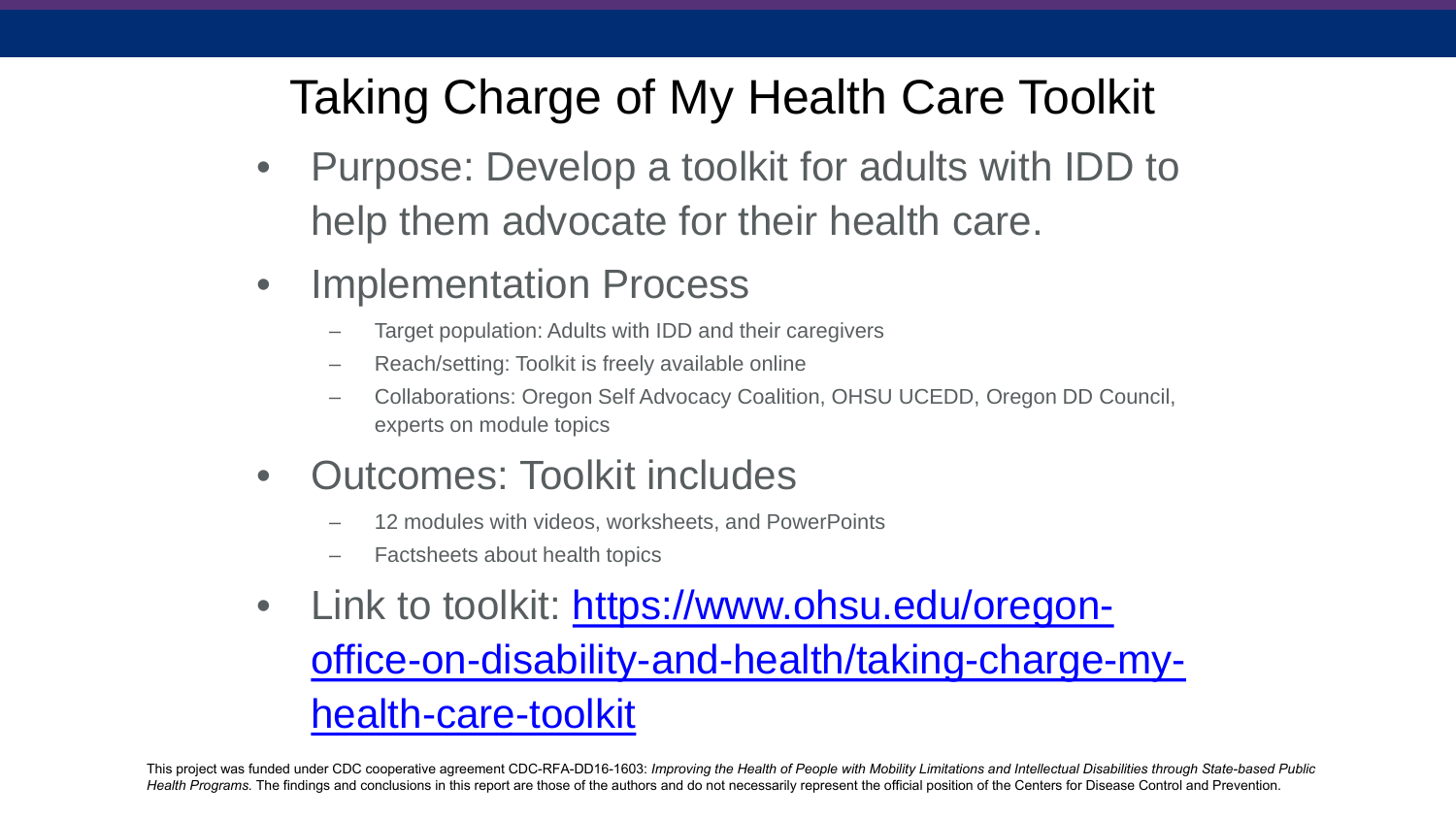# Walk with Ease (WWE)

- Purpose: Adapt group WWE intervention to virtual setting
- Implementation Process
	- Partnered with Oregon State University extension office to create a WWE toolkit that is accessible and inclusive of people with disabilities
	- Piloted a virtual class last summer
- Outcomes:
	- 100% of participants gained knowledge of benefits of physical activity
	- 100% said the program helped them be physically active
	- 96% said they intended to continue physical activity after the class ended